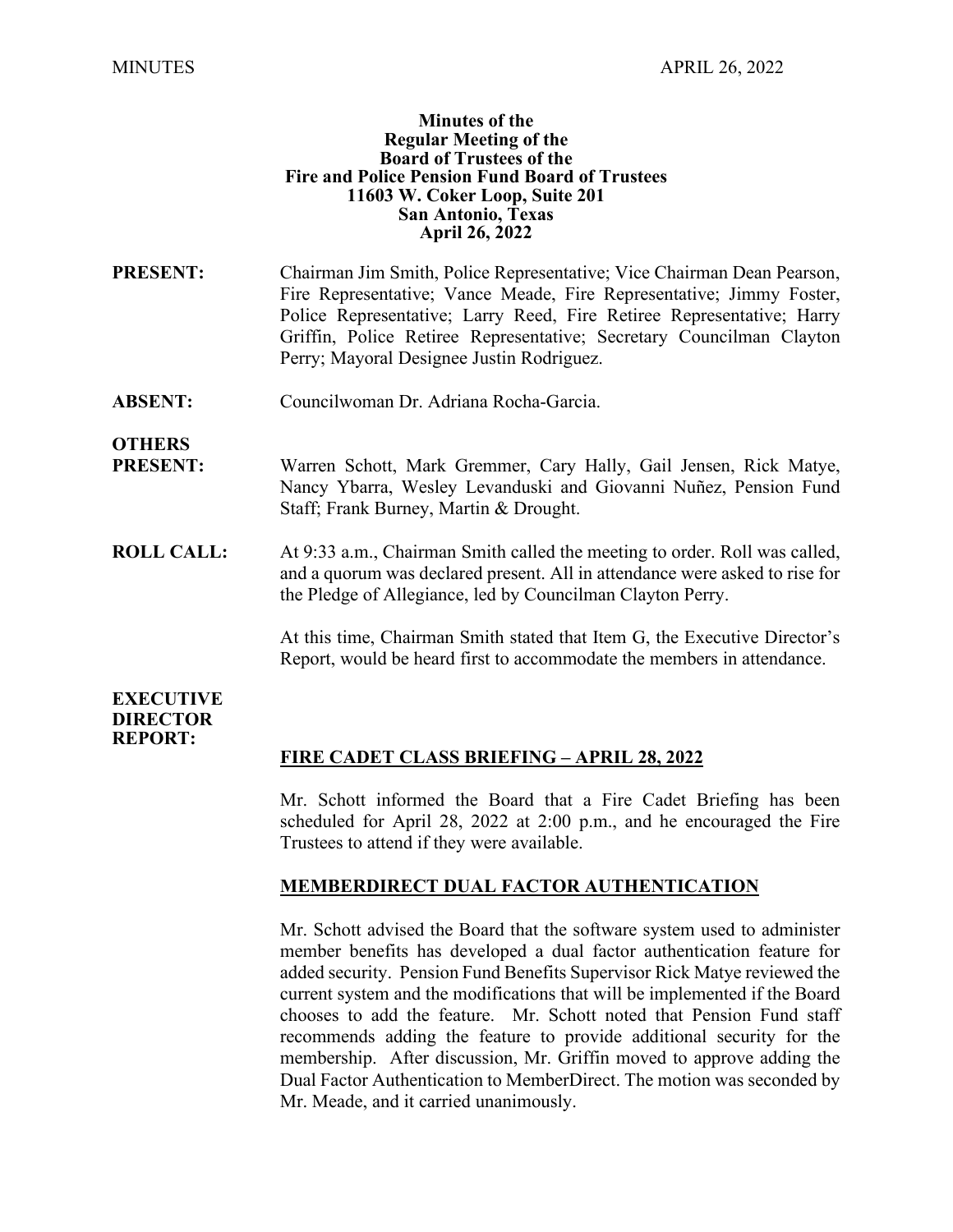## **PRE-RETIREMENT SEMINAR**

Mr. Schott reminded the Board the biannual Pre-Retirement Seminar is scheduled for Monday, May 16, 2022. He stated that the Seminar will take place at the Alzafar Shrine Auditorium to accommodate the high number of attendees while also allowing for appropriate health and safety protocols. Mr. Schott noted that because of audio-visual difficulties encountered when using the large ballroom space for previous seminars, the May seminar will take place in one of the Auditorium's smaller ballrooms.

## **BRIEFING ON HISTORICAL DATA – RETIREMENTS AND REFUND OF CONTRIBUTIONS**

Mr. Schott provided the Board a report showing the number of fire and police members who had separated from service, whether through retirement or otherwise.

## **FINANCIAL REPORTS FOR PERIODS ENDING FEBRUARY 28, 2022 AND MARCH 31, 2022**

The Statement of Net Plan Assets for the period ending March 31, 2022, were \$3,912,484,016.

Mayoral Designee Rodriguez arrived at 9:42 a.m.

# **14TH CHECK**

Mr. Schott provided the Board an "unofficial" report with regard to the 5 year average actual rate of return. He stated that because the 5-year average actual rate of return had exceeded the actuarial assumed rate of return by more than 3%, the Pension Law gave the Board discretion to authorize payment of a 14<sup>th</sup> Check for 2021. After discussion, Mr. Reed moved to approve the issuance of the  $14<sup>th</sup>$  Check. The motion was seconded by Secretary Councilman Perry, and it passed unanimously. Mr. Schott advised that the  $14<sup>th</sup>$  checks are expected to issue on or about May 13, 2022.

At this time, Chairman Smith stated the Board would next receive the Legislative Committee report, to accommodate members present who had registered to speak.

## **LEGISLATIVE COMMITTEE**

Vice Chairman Pearson reported the Legislative Committee did not meet in April because it is still waiting to receive the actuary's report on the costs of the various proposed benefit changes. Vice Chairman Pearson reminded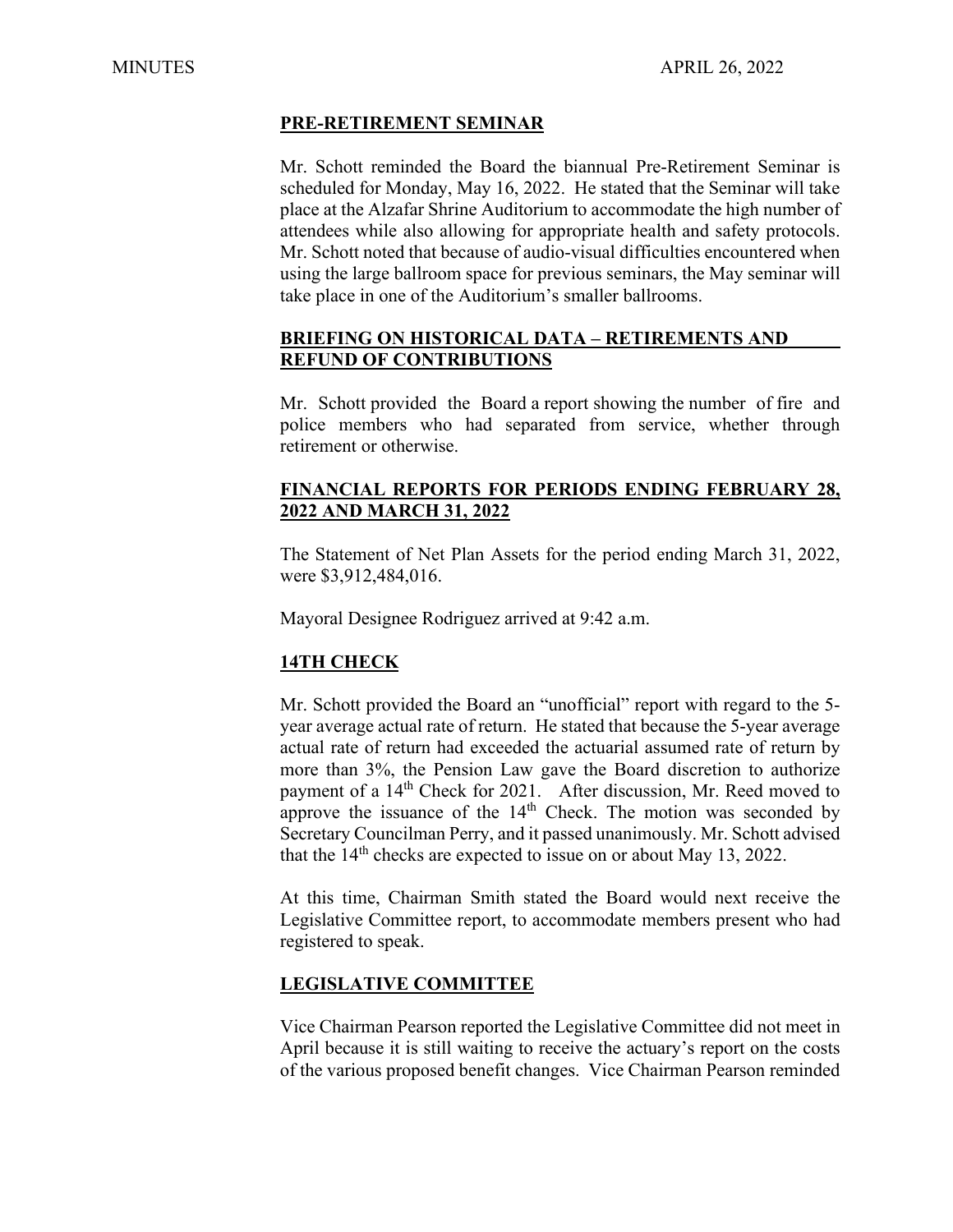the Board that Segal had been asked to calculate the costs of the following four proposed benefit changes for inclusion in a 2023 Legislative Package:

- A change to the benefit formula to provide for an 85% pension at 28
- 
- years;<br>
A reduction in the City's contribution;<br>
A100% COLA for retirees who have been retired for over 10 years;
- and<br>• A 75% Occupational Death Benefit.

Vice Chairman Pearson noted that the actuary's report is expected in mid-May. He also reminded the Board that the Committee is still waiting to receive feedback from the Fire Union on some of the language changes included in the Package. The Fire Union had previously expressed concerns with the language in the proposed Slayer provision, as well as potential issues with some of the other proposed language changes.

The Committee will meet again once it has received the costs of the proposals from the actuary and the Fire Union's feedback.

At this time, member Harold Flammia addressed the Board regarding a C.O.L.A. change for consideration in the 2023 Legislature package. Specifically, Mr. Flammia asked the Board to consider catching up all retirees to a 100% C.O.L.A. in the next few Legislative sessions and to change Section 5.09 of the Pension Law to allow all members who retire after 20 years of service to receive 100% of the C.O.L.A. for that year. Mr. Flammia thanked the Board for their work and dedication to all pension fund members. Chairman Smith thanked Mr. Flammia for his input.

The Board then recessed to Executive Session at 10:34 a.m. pursuant to Texas Gov. Code § 551.071, and reconvened at 11:15 a.m.

Secretary Councilman Perry and Mayoral Designee Rodriguez left the meeting at 10:34 a.m.

**MINUTES:** Mr. Meade moved to approve the minutes of the Regular Board Meeting of March 29, 2022. The motion was seconded by Mr. Foster, and it carried unanimously.

# **EDUCATIONAL OPPORTUNITIES**

**PRESENTATIONS:** Investment Analyst Wesley Levanduski gave a brief presentation on the NEPC Client Conference which he had attended. He noted that 19 Public Funds had attended the conference and the topics presented were interesting and informative.

> Chairman Smith reported the TEXPERS Annual Conference was well attended and had good speakers. He also was complimentary of the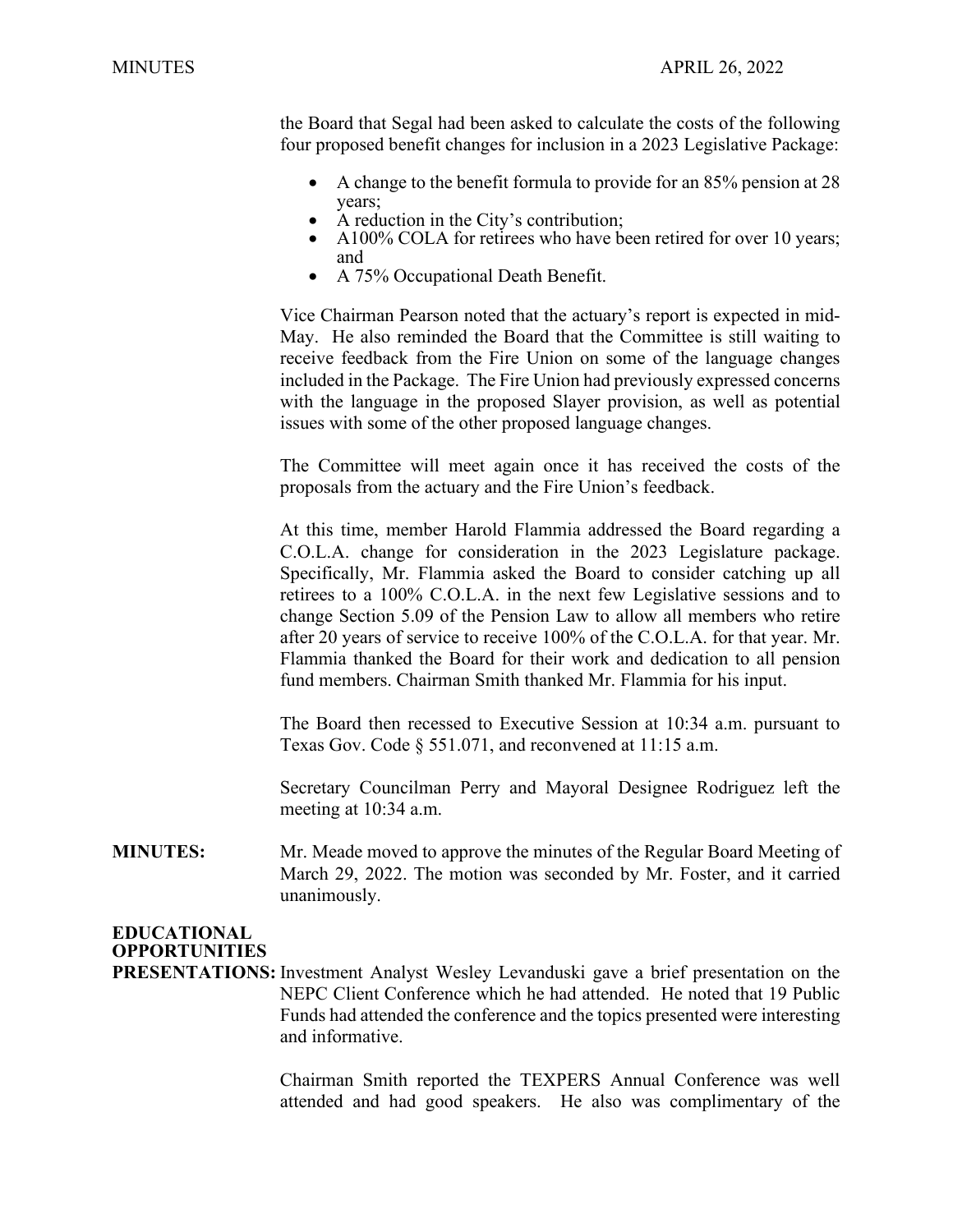conference venue. He thanked all Board members and staff for their participation at the conference. Mr. Griffin also spoke positively about the Conference. He noted that he had served on a panel regarding Securities Litigation. Mr. Reed agreed that the conference was well attended and he congratulated Chairman Smith for his re-election as President of TEXPERS.

Investment Analyst Giovanni Nuñez gave a brief presentation on the Merit Energy Client Conference which he attended. He noted that the Conference provided in-depth information regarding the various segments of the company and their respective performance, and he noted that Merit Energy has been in the oil and gas industry for over 32 years.

### **EDUCATIONAL**

**OPPORTUNITIES** Mr. Reed moved to authorize Board members and appropriate staff to attend the following conferences:

- 1. GCP Annual Meeting June 8, 2022
- 2. GFOA Annual Conference June 3-7, 2022
- 3. NAPPA 2022 Legal Education Conference June 21-24, 2022
- 4. Neuberger Berman Annual Meeting June 22-23, 2022

The motion was seconded by Mr. Meade and carried unanimously.

# **APPLICATIONS AND REFUND OF**

**CONTRIBUTIONS:** Vice Chairman Pearson made a motion, seconded by Mr. Griffin, to approve the following Service Pension Applications, Beneficiary Applications and Refund of Contributions. The motion carried unanimously:

#### Service Pensions

- 1. A 26 year service pension for Fire Captain Thomas Paul Caldwell, effective March 30, 2022.
- 2. A 25 year, 4 month service pension for Fire Fighter John D. Stevens, effective March 31, 2022.
- 3. A 21 year, 7 month service pension for Fire Lieutenant Bryan D. Lear, effective April 1, 2022.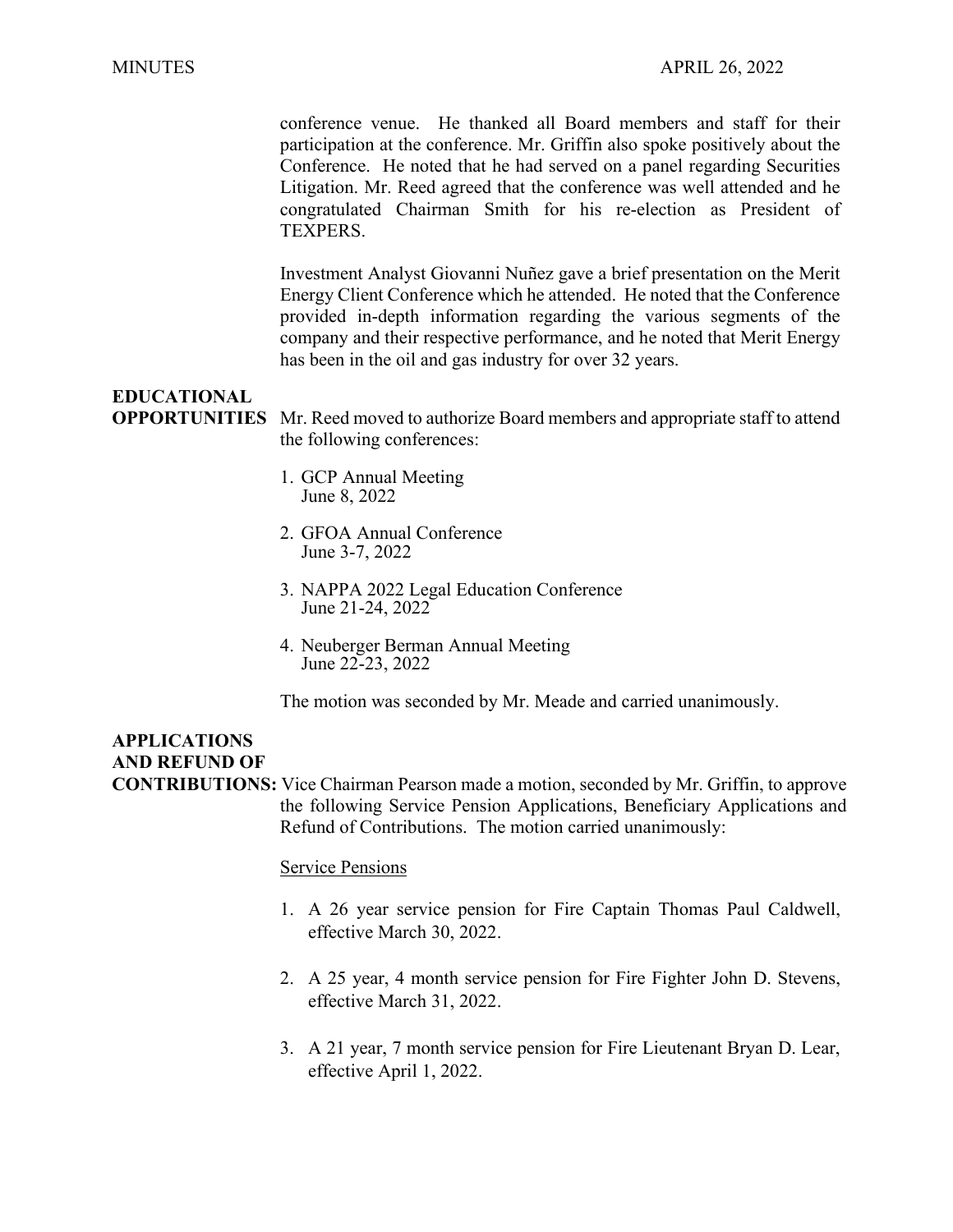- 4. A 20 year service pension for Fire Engineer John E. Fleming, effective April 28, 2022.
- 5. A 30 year, 2 month service pension for Police Officer Alexander D. Garza, effective April 30, 2022.
- 6. A 26 year, 8 month service pension for Police Detective Boyd W. Littlefield, effective April 30, 2022.
- 7. A 21 year, 4 month service pension for Police Officer Elliott D. Turner, effective April 30, 2022.
- 8. A 20 year, 8 month service pension for Police Detective Jason A. Bratton, effective May 1, 2022.
- 9. A 20 year, 6 month service pension for Fire Lieutenant Kyle D. Brown, effective May 1, 2022.
- 10. A 28 year service pension for Police Sergeant Lloyd P. Jackel, effective May 1, 2022.
- 11. A 25 year, 5 month service pension for Fire Engineer Marco Gerardo Martinez, effective May 1, 2022.
- 12. A 28 year service pension for Police Detective Sean L. Preyor-Johnson, effective May 1, 2022.
- 13. A 20 year, 6 month service pension for Fire Battalion Chief Will Jacob Pritchett, effective May 1, 2022.
- 14. A 30 year, 2 month service pension for Police Lieutenant Curtis L. Walker, effective May 1, 2022.
- 15. A 27 year, 10 month service pension for Police Detective Matthew B. Rosenfield, effective July 1, 2022.

## Beneficiary Pensions

- 1. A line of duty beneficiary pension for Aubrey Deem, dependent of Active Fire Fighter Scott Deem, effective August 27, 2017, guardianship pending.
- 2. A beneficiary pension for Mrs. Teresa G. Navarijo, widow of retired Police Officer Robert G. Navarijo, effective February 22, 2022.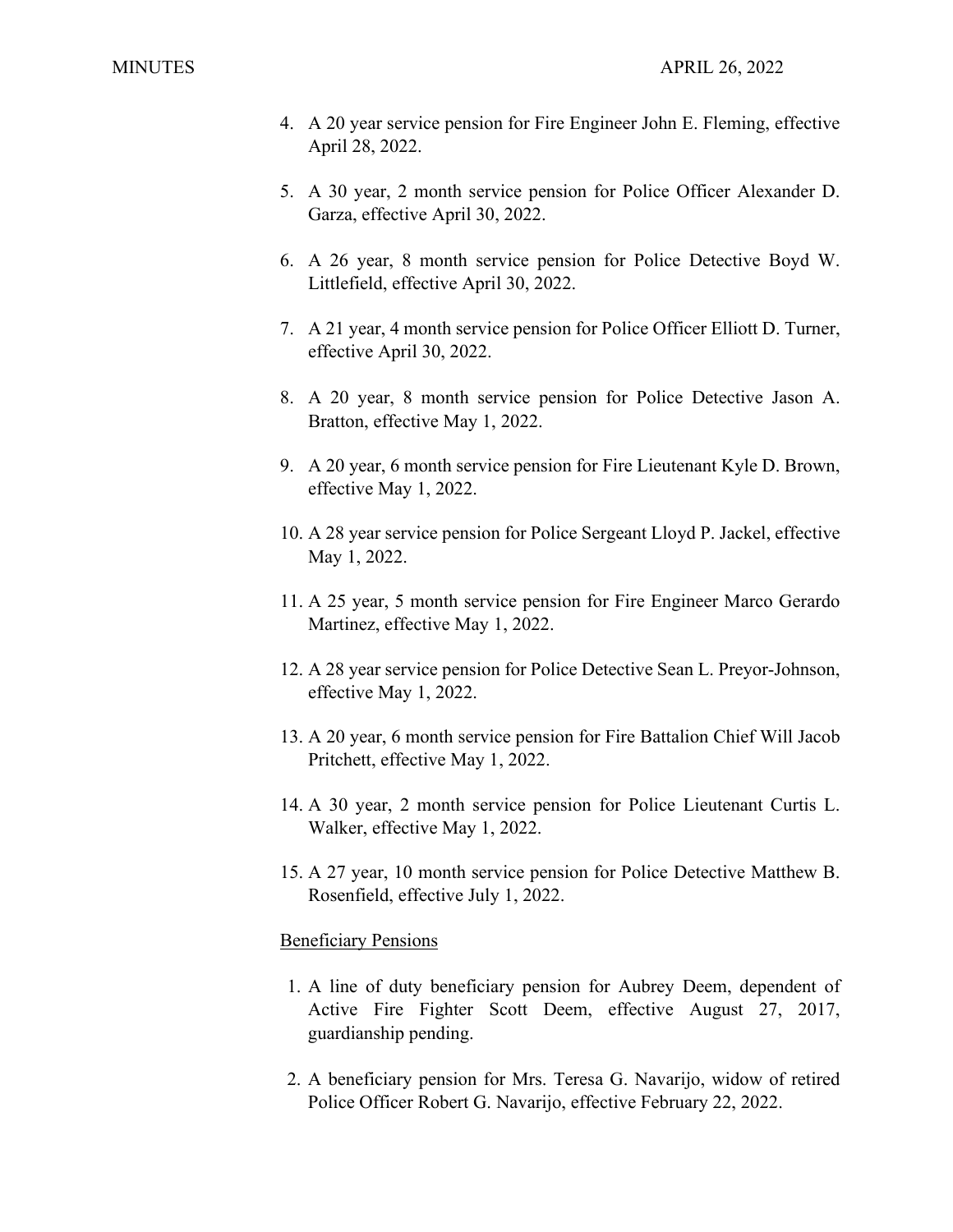- 3. A beneficiary pension for Jeremiah Grohman, dependent of Retired Fire Captain Jason Luke Grohman, effective February 23, 2022.
- 4. A beneficiary pension for Mrs. Linda Oneill, widow of Retired Fire Engineer Michael G. Oneill, effective March 14, 2022.
- 5. A beneficiary pension for Mrs. Marie A. Delgado, widow of Retired Fire Fighter Gilbert G. Delgado, effective March 15, 2022.
- 6. A beneficiary pension for Mrs. Raquel Donnell, widow of Active Fire Fighter Joe Donnell, effective March 18, 2022.

#### Refund of Contributions

- 1. A 12 year, 1 month refund of contributions for Police Detective Daniel J. Pue, effective July 2, 2019.
- 2. A 5 year, 3 month refund of contributions for Police Officer Nesta D. Reid, effective March 9, 2022.
- 3. A 3 month refund of contributions for Police Officer Trevino D. Rodriguez, effective March 21, 2022
- 4. A 5 year, 1 month refund of contributions for Police Officer Keturah R. Williams, effective April 7, 2022.
- 5. A 2 year, 10 month refund of contributions for Police Officer Jeremy J. Parrish, effective April 13, 2022.
- 6. A 14 year, 11 month refund of contributions for Police Officer Michael A. Marotta, effective April 16, 2022.

#### **COMMITTEE PERSONNEL/AUDIT COMMITTEE**

Mr. Griffin reported the Personnel/Audit Committee did not meet this month. He reminded the Board that the auditors will begin their fieldwork for the 2021 audit starting in mid-May at the Pension Fund Office. It is expected they will be on-site for approximately two weeks. The actuaries will be working on the 2021 Actuarial Valuation Report during that same time, with the plan to have both reports presented to the Personnel/Audit Committee and the Board at their respective June meetings.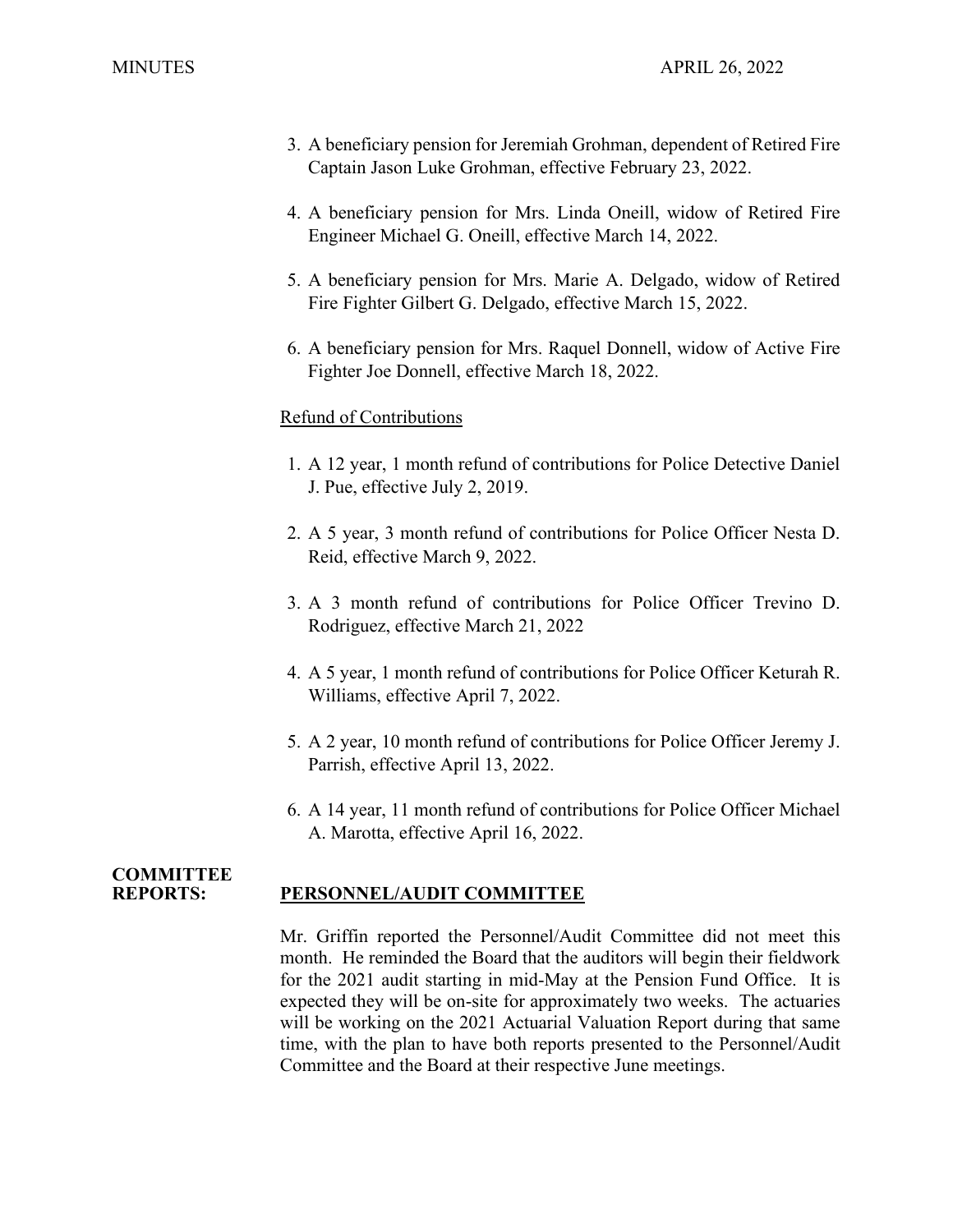#### **DISABILITY COMMITTEE**

Mr. Foster reported that the Disability Committee did not meet in April and there are no disability pension applications pending.

### **INVESTMENT COMMITTEE**

Mr. Reed reported that the Investment Committee met Wednesday, April 20th. The meeting began with a discussion on the Pension Fund's Emerging Manager Program. Attucks, our Emerging Manager consultant, discussed the possibility of adding private equity to the Program. Attucks noted the risks involved with first or second-time private equity fund investments (including little or no established and verifiable track record, illiquidity, and higher fees), but stated they believe such investments could potentially lead to outsized performance and diversify the returns of the Emerging Manager portfolio. Attucks also noted that they typically work with public managers, and they have not performed due diligence on private equity funds, nor have they suggested specific private fund investments for their clients. Attucks discussed their efforts to build out private market research capabilities and they outlined a high-level due diligence process to consider when reviewing early-stage private equity funds. Attucks also noted that if the Pension Fund wants to include private equity investments in the Emerging Manager Program, the Program policy and allocation would need to be revised. After a lengthy discussion, the Investment Committee instructed staff and Attucks to revise the Emerging Manager Program policy to allow for private equity investments. The Committee will review the proposed changes at next month's meeting. Attucks will likely propose a fee change for private market consulting at a future date. No further action was taken on this topic.

The Committee then received an update from Townsend, our Real Estate consultant, on the ongoing core open-end real estate search which was initiated in March. Townsend presented their recommended funds (Prudential Financial PRISA, Morgan Stanley Prime, and J.P. Morgan Strategic Property Fund) as well as funds added for consideration at the request of staff and trustees (Principal US Property, IDR, Intercontinental, and TA Realty). Townsend discussed each fund's characteristics and the pros and cons of each option. Of all the options presented, Townsend has issued buy ratings for PRISA, Prime, and Principal. During the discussion, Townsend also mentioned their internally managed, core-plus open-end real estate fund of funds vehicle, Townsend Real Estate Fund. After discussions, the Committee decided to conduct on-site due diligence visits with Principal, IDR, Intercontinental, PRISA, Prime, and Townsend Real Estate Fund. These site visits will take place in June, and finalists are expected to be determined at the June Investment Committee meeting.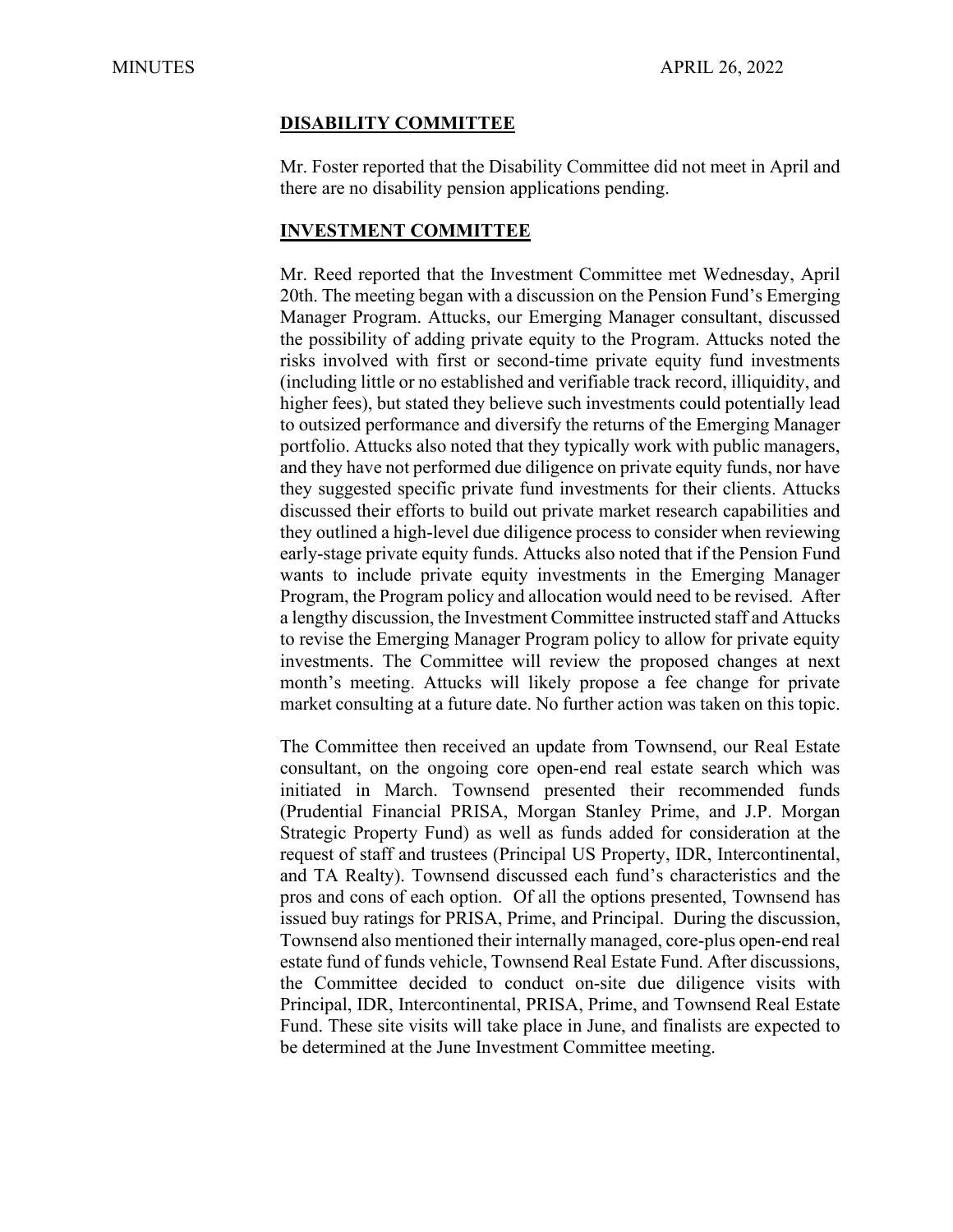Next, the Committee discussed the EQT Exeter Industrial Value Fund VI re-up commitment opportunity. The Pension Fund has invested in Funds II through V within EQT Exeter's Industrial Value Fund series. All of their previous funds have achieved top quartile return rankings. As with previous funds, Fund VI will focus on acquiring, renovating, developing, and leasing logistic properties in the U.S. The team's regional offices are in cities experiencing job growth and expanding populations, and in the top markets for distribution centers and e-commerce air hubs. In these markets, Fund VI will secure 200-250 individual big-box warehouses, last-mile warehouses, and industrial service facilities. After the portfolio is stabilized with appropriate rental rates and long-term leases, Fund VI is expected to sell its assets to core real estate buyers through large-scale portfolio transactions. After discussions, the Committee voted to recommend to the Board to commit \$30 million to the EQT Exeter Industrial Value Fund VI. Mr. Reed made a motion on behalf of the Committee to approve. The motion was seconded by Mr. Meade, and it carried unanimously.

# **SAN ANTONIO F & P PROPERTY HOLDING CORPORATION**

Mr. Meade reported the Property Holding Corporation met on April 25 to interview four commercial real estate brokers for the sale of the two Shavano office buildings. The four brokers included Endura, JLL, CBRE and Cushman & Wakefield (with Sullivan Commercial). Mr. Meade noted that all four firms were very qualified and presented well. After discussion, the Corporation selected CBRE to be the broker on the sale. The next step will be for CBRE to develop a Sales Package and begin marketing the properties. The Corporation plans to meet monthly to receive updates on the progress of the sale.

**DISBURSEMENTS:** Vice Chairman Pearson made a motion to approve the disbursements. The motion was seconded by Mr. Meade, and it was approved unanimously.

| <b>MEMBERS TO</b><br><b>BE HEARD:</b> | As reflected in the Legislative Committee Report.                                                                                                                   |
|---------------------------------------|---------------------------------------------------------------------------------------------------------------------------------------------------------------------|
|                                       | <b>ADJOURNMENT:</b> Mr. Meade made a motion to adjourn the meeting at $12:07$ p.m. The motion<br>was seconded by Vice Chairman Pearson, and it carried unanimously. |

## **APPROVED BY THE BOARD OF TRUSTEES AT THE REGULAR MEETING HELD ON MAY 31, 2022.**

**\_\_\_\_\_\_\_\_\_\_\_\_\_\_\_\_\_\_\_\_\_\_\_\_\_\_\_\_\_\_\_\_\_\_\_\_ Jim Smith, Chairman**

**ATTEST:**